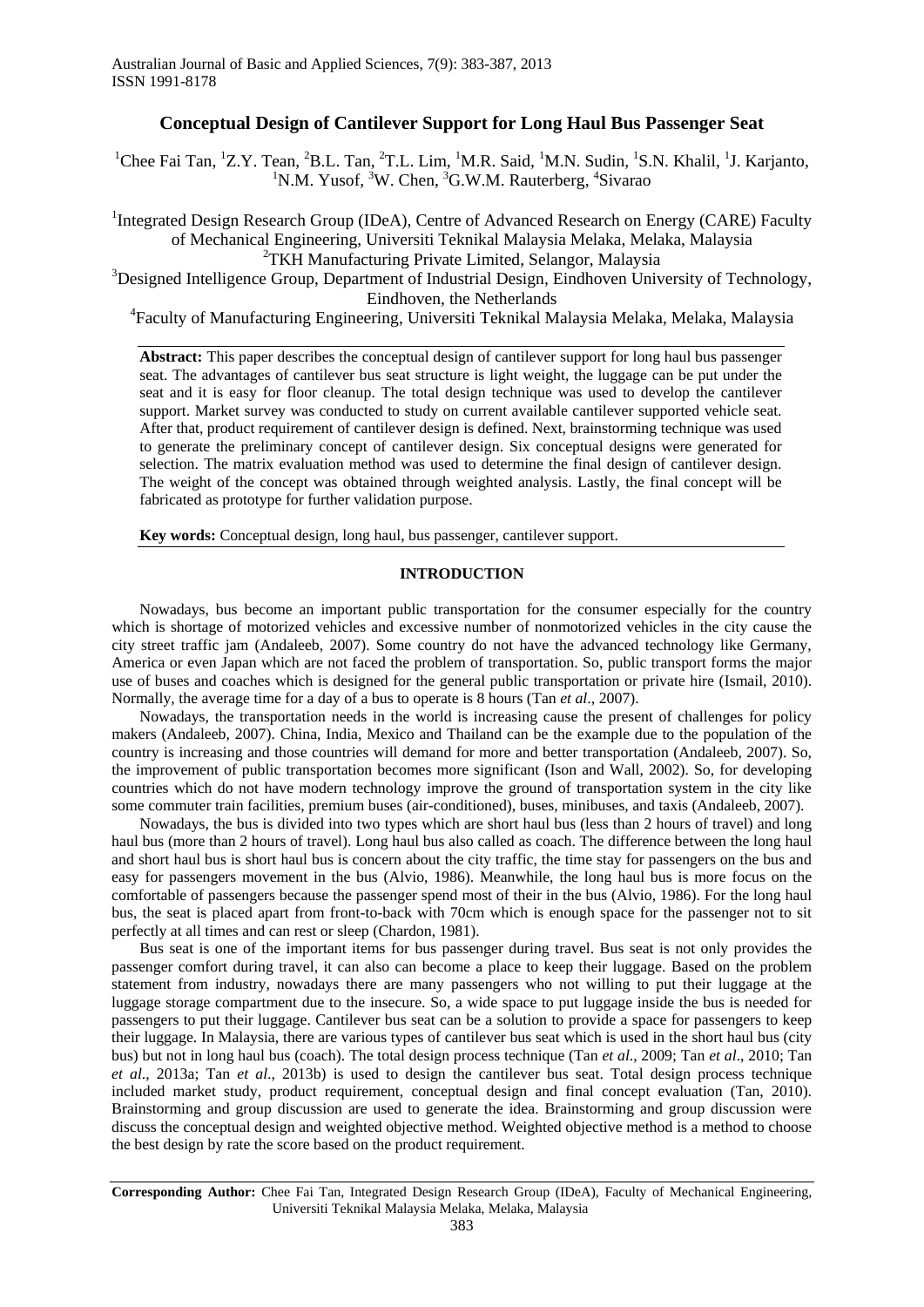## *Design Methodology:*

The total design process chart as shown in Figure 1 is divided into 4 steps. These steps are included market study, product requirement, conceptual design and final concept.

The first step is the market study. Information that related to cantilever supported vehicle seat was collected from internet or library. The information was referred to journals, thesis, patents, or any related websites to study the existing product in the market today. The information is important for design process.

The second step is the product requirement. Product requirement is the output of market study and it is the references and guideline to generate the idea. The product requirement is based on the importance of cantilever bus seat. So, materials, reliable, weight, strength, safety and design are selected as the product requirement for the design of cantilever bus seat structure. After that, the third step is conceptual design which was using brainstorming and group discussion as the tool to generate the conceptual design. The conceptual design was developed in three-dimensional views for simulation purposes. After that, the weighted objective method which is the fourth step to evaluate the product requirement based on the weighted to rate the conceptual design. So, there is one concept design is chosen as the best design for CAE simulation. The evaluation of conceptual design was using computer-aided engineering (CAE) to get the finite element analysis (Tan and Said, 2009; Said and Tan, 2009).



**Fig. 1:** The conceptual design process of cantilever bus seat structure.

## *Conceptual Design:*

The development of product requirements becomes the guideline and references for conceptual design. Table 1 shows the description of product requirement for cantilever bus seat.

During the design process of cantilever seat design, brainstorming method was used. Brainstorming is a strategic planning that produces various relevant ideas without any limitation (Bryson, 1995). The brainstorming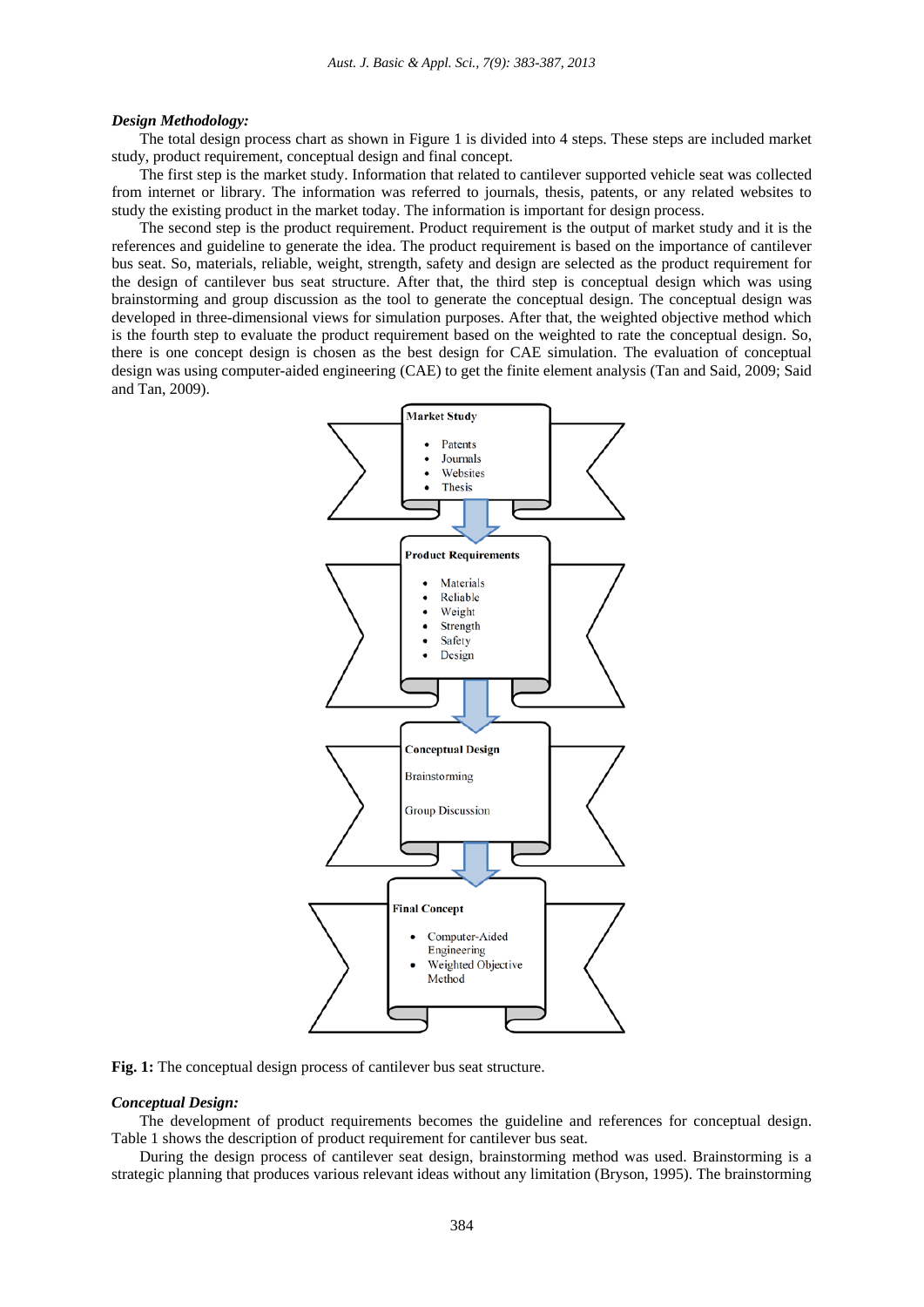session was conducted by 5 people and each person was encouraged to generate their ideas. The ideas were recorded at stick notes and pasted on a paper. Next, the group discussion was conducted after the brainstorming session. Group discussion is discussed about the idea evaluation. After the group discussion, six design concepts were evaluated. As referred to Figure 2, it is shows the front view of the bus passenger seat with cantilever support. There is an incline truss support mounted on the wall with a L-shape bracket. There is a space under the bus passenger seat for their luggage.

| No. | <b>Product Requirement</b> | Description                                                                        |
|-----|----------------------------|------------------------------------------------------------------------------------|
|     | Materials                  | Cantilever bus seat material is either aluminum of steel.                          |
|     | Reliable                   | Cantilever bus seat must be reliable especially when the bus is moving.            |
|     | Weight                     | Cantilever bus seat must be light weight to prevent the increment of bus weight    |
|     |                            | burden.                                                                            |
|     | Strength                   | Cantilever bus seat must able to support the corresponding strength to support the |
|     |                            | passenger strength and dynamic or static vibration.                                |
|     | Design                     | The design must be simplicity, easier to fabricate the prototype and reliable.     |

**Table 1:** The description of product requirement for cantilever bus seat.





After the brainstorming and group discussion, 6 designs were generated as conceptual design. The following **Table 2** is the description of concepts.

#### *Concepts Evaluation:*

The five design concepts were evaluated by using weighted objective method. The design concepts were evaluated based on the product requirements as shown in Table 1. At Table 3 below, there are 5 product requirements which been decided to evaluate the design concepts.

Each product requirement was set the corresponding weight score to indicate the importance of each requirement. The relative weight score of product are material (0.15), reliable (0.25), weight (0.10), strength (0.30) and design (0.20). The total weight is 1. Based on the table, strength rated the highest weight as compare to other requirement. It is because the cantilever bus seat requires strength to support the seat especially when the bus is moving. Other than that, the cantilever bus seat will mount on the wall, so the strength become very important.

During the session, each design concept was rated a score (S) with 5 point scales. Each design concept was rated based on the important of requirement. The highest 5 points indicate the product requirement for the particular concept is significant and the lowest point is insignificant. After that, each point is multiple by the weight to get the relative values (V). Each value of design concept is summed up to get the total value of each design concept. The total values for each design concept were compared and the highest total value is selected. Table 3 shows the Design 3 was selected as the best concept. Design 3 was selected because it is reliable, light weight and the design is refer from the existing short haul bus seat. Other than that, the strength to support the seat is strong. Since the strength of Design 3 is not strong as Design 5, but the strength of Design 3 is strong enough to support the passenger and the seat frame.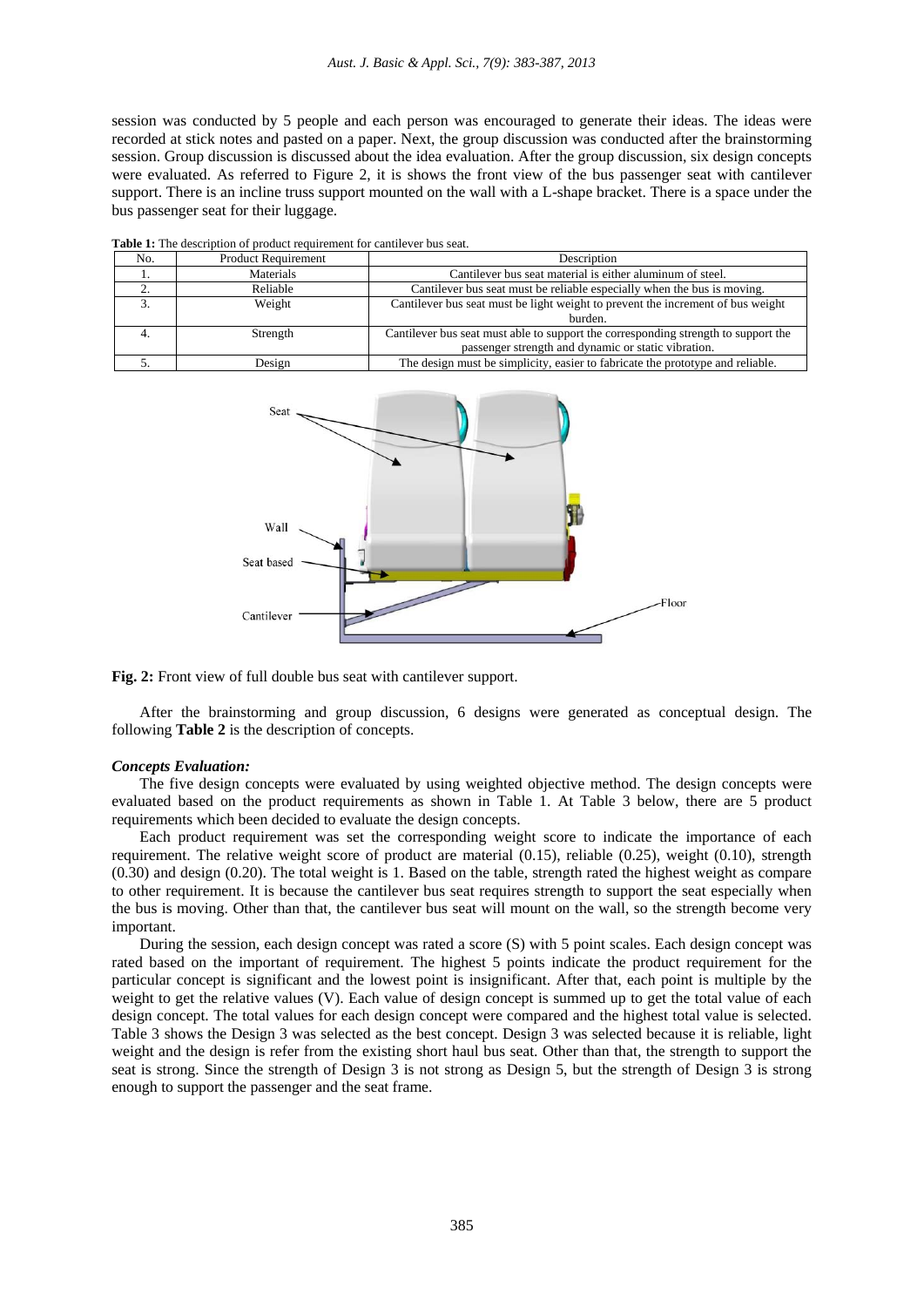| Design           | Conceptual design | Description                                                                                                                                                                                                                                                                              |
|------------------|-------------------|------------------------------------------------------------------------------------------------------------------------------------------------------------------------------------------------------------------------------------------------------------------------------------------|
| 1.               |                   | Design 1 is follow the concept of previous design which is an inclined truss<br>support the seat structure. There is a plate which is connected the L-bracket plate<br>and the support truss to the wall.                                                                                |
| $\overline{2}$ . |                   | Design 2 is similar to Design 1 which is an incline truss support the seat structure.<br>The difference between Design 1 and 2 is Design 2 do not has the plate to<br>connected L-bracket with truss support. So the L-bracket and truss support is<br>connected separately to the wall. |
| $\overline{3}$ . |                   | Design 3 is almost the same as Design 1, the differences between both designs is<br>Design 3 do not has an extra plate to support the incline truss support. It means that<br>the truss is directly mounted at the U-bracket.                                                            |
| 4.               |                   | Design 4 is almost same as the previous designs. The incline truss support of seat<br>structure is a curvature frame but not the straight frame.                                                                                                                                         |
| 5.               |                   | Design 5 has the double inclined truss to support the seat structure. There is a short<br>frame which is supported the cantilever and incline truss of the seat.                                                                                                                         |
| 6.               |                   | Design 6 is similar to Design 5 which has the short frame to support the cantilever<br>and incline truss support. But this design is using the wide frame to support the<br>structure.                                                                                                   |

**Table 2:** The description for conceptual design.

**Table 3:** Weighted Objective Evaluation of Cantilever Bus Seat Concepts.

|               |                    |        |   | Concept 1<br>Concept 2 |   |              | Concept 3 |              | Concept 4               |      | Concept 5 |      | Concept 6     |      |
|---------------|--------------------|--------|---|------------------------|---|--------------|-----------|--------------|-------------------------|------|-----------|------|---------------|------|
| No            | Product            | Weight | s | $\mathbf{V}$           | s | $\mathbf{V}$ | s         | $\mathbf{V}$ | s                       |      | s         |      | s             |      |
|               | Requirement        |        |   |                        |   |              |           |              |                         |      |           |      |               |      |
|               | Material           | 0.15   |   | 0.30                   |   | 0.30         | ∠         | 0.30         | ◠<br>∼                  | 0.30 | ◠         | 0.30 | ◠             | 0.30 |
| ◠<br><u>.</u> | Reliable           | 0.25   |   | 0.50                   |   | 0.75         |           | 1.00         | $\overline{\mathbf{a}}$ | 0.75 |           | 1.00 | $\rightarrow$ | 0.75 |
| $\sim$<br>J.  | Weight             | 0.10   |   | 0.40                   |   | 0.40         |           | 0.50         | 4                       | 0.40 | ◠         | 0.20 | ⌒             | 0.30 |
| 4.            | Strength           | 0.30   | ⌒ | 0.90                   |   | 1.50         |           | 1.50         | 4                       | 1.20 |           | 1.50 | 4             | 1.20 |
| J.            | Design             | 0.20   | ⌒ | 0.60                   |   | 0.60         | 4         | 0.80         | 4                       | 0.80 |           | 1.00 | 4             | 0.80 |
|               | <b>Total Value</b> | 00.1   |   | 2.70                   |   | 3.55         |           | 4.10         |                         | 3.45 |           | 4.00 |               | 3.35 |

## *Conclusion:*

6 conceptual designs were developed with total design approach. The total design process is used as a guideline to develop the conceptual design. After the development of conceptual design, the weighted objective was used to identify the most suitable design for this project. Concept design 3 is chosen as the best design among the six designs. The materials used is steel, the reliable and strength is acceptable because it is referred the previous cantilever bus seat structure for short haul bus.

## **ACKNOWLEDGMENT**

The authors are very much in-debt to thank TKH Manufacturing Private Limited to provide the technical support during the conceptual development process. Special thanks to the top level management of Universiti Teknikal Malaysia Melaka (UTeM), including Faculty of Mechanical Engineering administrators.